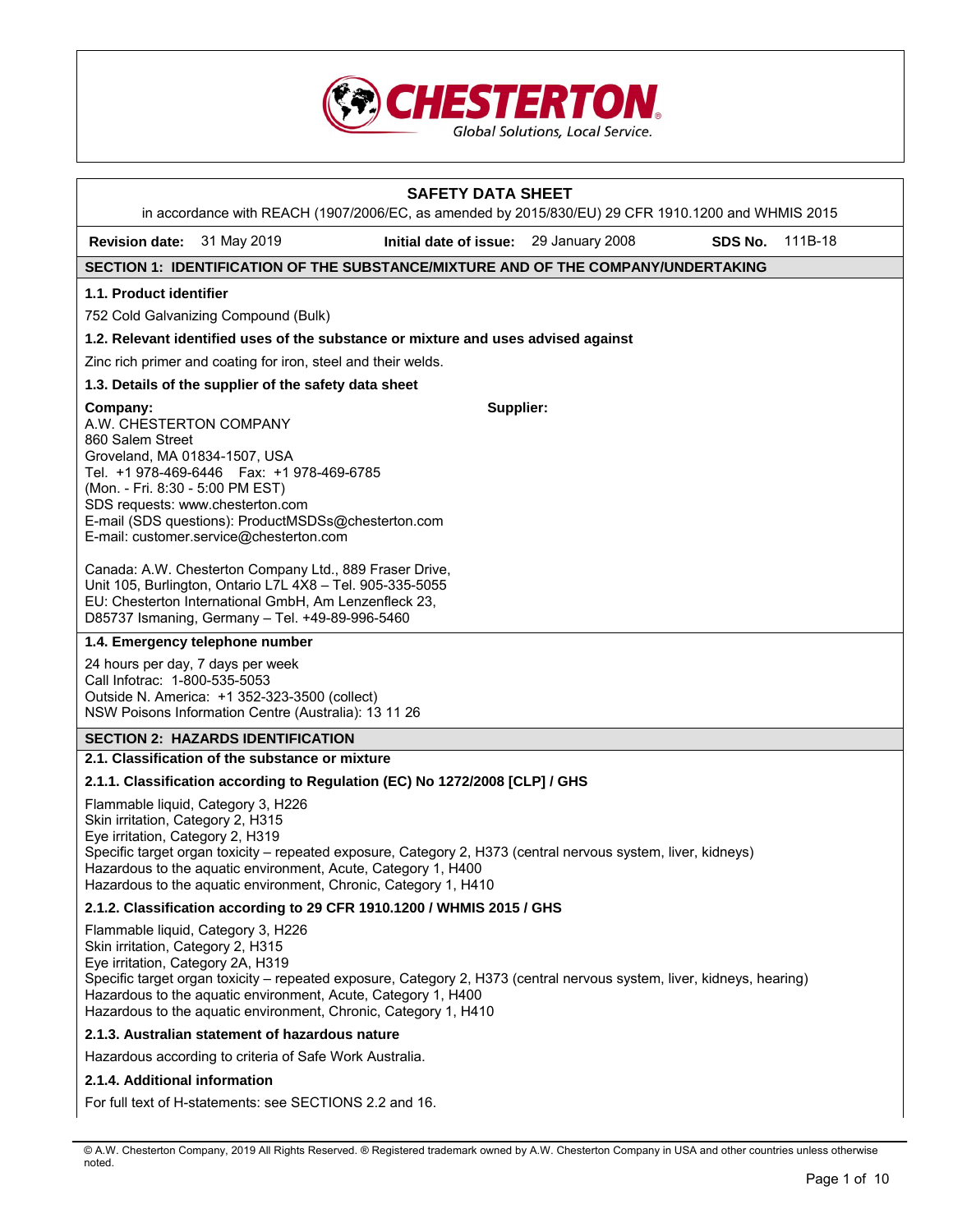| 2.2. Label elements |  |  |
|---------------------|--|--|
|---------------------|--|--|

**Hazard pictograms:** 

**Hazard pictograms:** 

**2.2.1. Labelling according to Regulation (EC) No 1272/2008 [CLP] / GHS** 

| ٠ | ₹b. |  |
|---|-----|--|
|   |     |  |

 $\wedge \wedge \wedge \wedge$ 

| Signal word:                                                      | Warning                                                                                                                      |                                                                                                                                                                                                                                                                                                                                                                                                                                                                                                                     |
|-------------------------------------------------------------------|------------------------------------------------------------------------------------------------------------------------------|---------------------------------------------------------------------------------------------------------------------------------------------------------------------------------------------------------------------------------------------------------------------------------------------------------------------------------------------------------------------------------------------------------------------------------------------------------------------------------------------------------------------|
| <b>Hazard statements:</b>                                         | H226<br>H315<br>H319<br>H373<br>H410                                                                                         | Flammable liquid and vapour.<br>Causes skin irritation.<br>Causes serious eye irritation.<br>May cause damage to the central nervous system, liver and kidneys through<br>prolonged or repeated exposure.<br>Very toxic to aquatic life with long lasting effects.                                                                                                                                                                                                                                                  |
| <b>Precautionary statements:</b>                                  | P <sub>210</sub><br>P260<br>P <sub>264</sub><br>P273<br>P <sub>280</sub><br>P337/313<br>P314<br>P370/378<br>P391<br>P403/235 | Keep away from heat, hot surfaces, sparks, open flames and other ignition sources.<br>No smoking.<br>Do not breathe vapours.<br>Wash skin thoroughly after handling.<br>Avoid release to the environment.<br>Wear protective gloves and eye/face protection.<br>If eye irritation persists: Get medical advice/attention.<br>Get medical advice/attention if you feel unwell.<br>In case of fire: Use CO2, dry chemical or foam to extinguish.<br>Collect spillage.<br>Store in a well-ventilated place. Keep cool. |
| <b>Supplemental information:</b>                                  | None                                                                                                                         |                                                                                                                                                                                                                                                                                                                                                                                                                                                                                                                     |
| 2.2.2. Labelling according to 29 CFR 1910.1200 / WHMIS 2015 / GHS |                                                                                                                              |                                                                                                                                                                                                                                                                                                                                                                                                                                                                                                                     |

|                                  | ₩                                                                                                                                                                                |                                                                                                                                                                                                                                                                                                                                                                                                                                                                                                                                                                                                                                                                                                                                                                                                                                                        |
|----------------------------------|----------------------------------------------------------------------------------------------------------------------------------------------------------------------------------|--------------------------------------------------------------------------------------------------------------------------------------------------------------------------------------------------------------------------------------------------------------------------------------------------------------------------------------------------------------------------------------------------------------------------------------------------------------------------------------------------------------------------------------------------------------------------------------------------------------------------------------------------------------------------------------------------------------------------------------------------------------------------------------------------------------------------------------------------------|
| Signal word:                     | Warning                                                                                                                                                                          |                                                                                                                                                                                                                                                                                                                                                                                                                                                                                                                                                                                                                                                                                                                                                                                                                                                        |
| <b>Hazard statements:</b>        | H <sub>226</sub><br>H315<br>H319<br>H373<br>H410                                                                                                                                 | Flammable liquid and vapour.<br>Causes skin irritation.<br>Causes serious eye irritation.<br>May cause damage to the central nervous system, liver, kidneys and hearing<br>through prolonged or repeated exposure.<br>Very toxic to aquatic life with long lasting effects.                                                                                                                                                                                                                                                                                                                                                                                                                                                                                                                                                                            |
| <b>Precautionary statements:</b> | P <sub>210</sub><br>P <sub>240</sub><br>P <sub>260</sub><br>P <sub>264</sub><br>P273<br>P280<br>P302/352<br>P337/313<br>P314<br>P370/378<br>P391<br>P403/235<br>P <sub>501</sub> | Keep away from heat, hot surfaces, sparks, open flames and other ignition sources.<br>No smoking.<br>Ground and bond container and receiving equipment.<br>Do not breathe vapours.<br>Wash skin thoroughly after handling.<br>Avoid release to the environment.<br>Wear protective gloves and eye/face protection.<br>IF ON SKIN: Wash with plenty of soap and water.<br>P305/351/338 IF IN EYES: Rinse cautiously with water for several minutes. Remove contact<br>lenses, if present and easy to do. Continue rinsing.<br>If eye irritation persists: Get medical advice/attention.<br>Get medical advice/attention if you feel unwell.<br>In case of fire: Use CO2, dry chemical or foam to extinguish.<br>Collect spillage.<br>Store in a well-ventilated place. Keep cool.<br>Dispose of contents/container to an approved waste disposal plant. |
| <b>Supplemental information:</b> | None                                                                                                                                                                             |                                                                                                                                                                                                                                                                                                                                                                                                                                                                                                                                                                                                                                                                                                                                                                                                                                                        |
| 2.3. Other hazards               |                                                                                                                                                                                  |                                                                                                                                                                                                                                                                                                                                                                                                                                                                                                                                                                                                                                                                                                                                                                                                                                                        |

None known

<sup>©</sup> A.W. Chesterton Company, 2019 All Rights Reserved. ® Registered trademark owned by A.W. Chesterton Company in USA and other countries unless otherwise noted.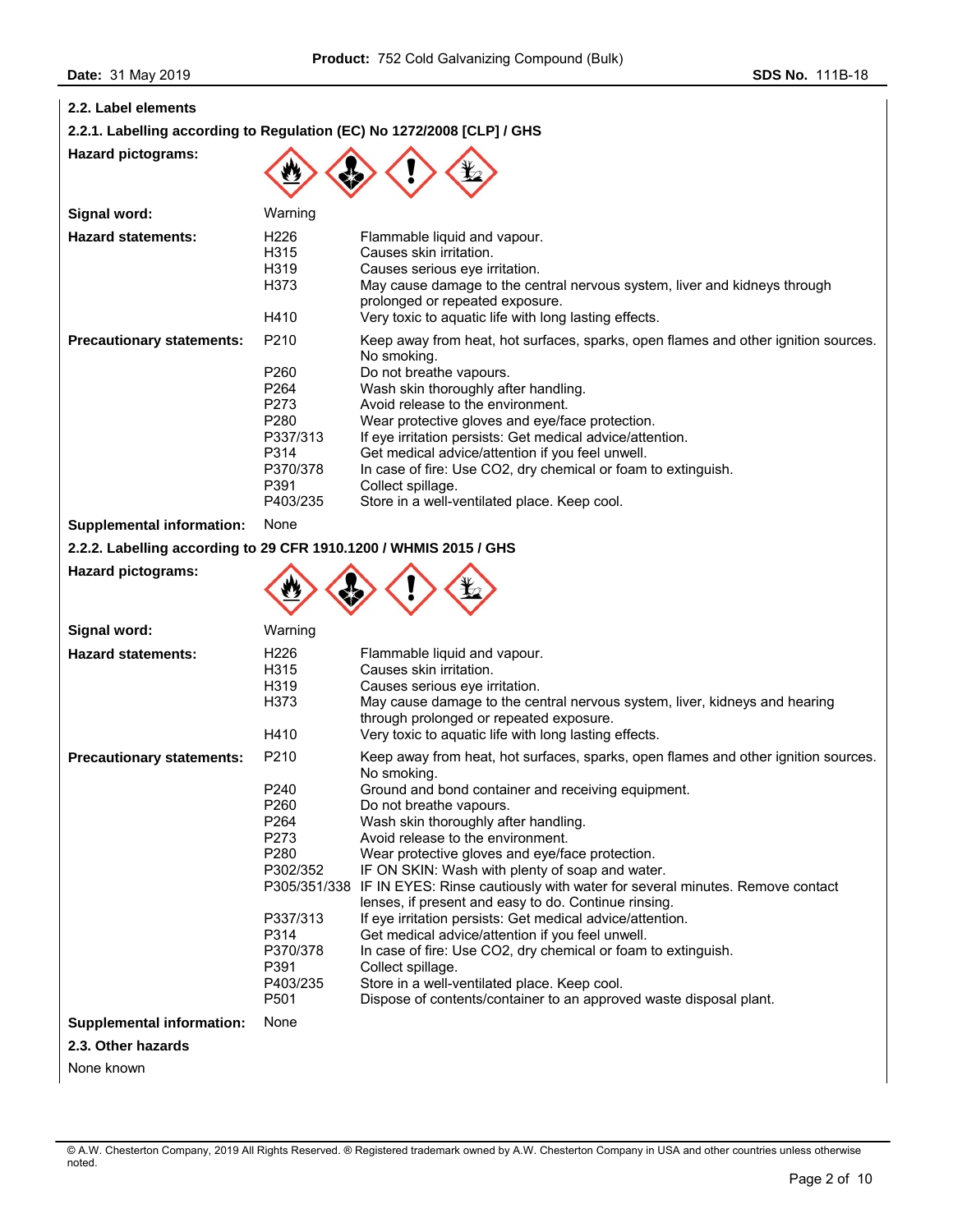**Date:** 31 May 2019 **SDS No. 111B-18** 

| <b>SECTION 3: COMPOSITION/INFORMATION ON INGREDIENTS</b>                                                                          |  |                                                                     |           |                                                                                                                 |                          |                                                                                                                                                                                                                                                                              |
|-----------------------------------------------------------------------------------------------------------------------------------|--|---------------------------------------------------------------------|-----------|-----------------------------------------------------------------------------------------------------------------|--------------------------|------------------------------------------------------------------------------------------------------------------------------------------------------------------------------------------------------------------------------------------------------------------------------|
| 3.2. Mixtures                                                                                                                     |  |                                                                     |           |                                                                                                                 |                          |                                                                                                                                                                                                                                                                              |
| Hazardous Ingredients <sup>1</sup>                                                                                                |  |                                                                     | % Wt.     | <b>CAS No./</b><br>EC No.                                                                                       | <b>REACH</b><br>Reg. No. | <b>CLP/GHS Classification</b>                                                                                                                                                                                                                                                |
| Zinc                                                                                                                              |  |                                                                     | 70-80     | 7440-66-6<br>231-175-3                                                                                          | <b>NA</b>                | Aquatic Acute 1, H400<br>Aquatic Chronic 1, H410<br>(M-factor: 1)                                                                                                                                                                                                            |
| Xylene                                                                                                                            |  |                                                                     | $10 - 15$ | 1330-20-7<br>215-535-7                                                                                          | <b>NA</b>                | Flam. Liq. 3, H226<br>Asp. Tox. 1, H304<br>Acute Tox. 4, H332/H312<br>Skin Irrit. 2, H315<br>Eye Irrit. 2, H319<br>STOT SE 3, H335<br>STOT RE 2, H373 (CNS, liver,<br>kidneys)                                                                                               |
| Ethylbenzene                                                                                                                      |  |                                                                     | $1 - 3$   | $100 - 41 - 4$<br>202-849-4                                                                                     | <b>NA</b>                | Flam. Liq. 2, H225<br>Asp. Tox. 1, H304<br>Acute Tox. 4, H332<br>STOT RE 2, H373 (hearing)                                                                                                                                                                                   |
|                                                                                                                                   |  |                                                                     |           |                                                                                                                 |                          |                                                                                                                                                                                                                                                                              |
|                                                                                                                                   |  |                                                                     |           |                                                                                                                 |                          |                                                                                                                                                                                                                                                                              |
| For full text of H-statements: see SECTION 16.                                                                                    |  |                                                                     |           |                                                                                                                 |                          |                                                                                                                                                                                                                                                                              |
|                                                                                                                                   |  | • 1272/2008/EC, GHS, REACH<br>• WHMIS 2015<br>· Safe Work Australia |           | 1 Classified according to: • 29 CFR 1910.1200, 1915, 1916, 1917, Mass. Right-to-Know Law (ch. 40, M.G.LO. 111F) |                          |                                                                                                                                                                                                                                                                              |
| <b>SECTION 4: FIRST AID MEASURES</b>                                                                                              |  |                                                                     |           |                                                                                                                 |                          |                                                                                                                                                                                                                                                                              |
| 4.1. Description of first aid measures                                                                                            |  |                                                                     |           |                                                                                                                 |                          |                                                                                                                                                                                                                                                                              |
| <b>Inhalation:</b>                                                                                                                |  |                                                                     |           | Remove to fresh air. If not breathing, administer artificial respiration. Consult physician.                    |                          |                                                                                                                                                                                                                                                                              |
| <b>Skin contact:</b>                                                                                                              |  |                                                                     |           | Wash skin with soap and water. Contact physician if irritation persists.                                        |                          |                                                                                                                                                                                                                                                                              |
| Eye contact:                                                                                                                      |  | rinsing. Contact physician if irritation persists.                  |           |                                                                                                                 |                          | Rinse cautiously with water for several minutes. Remove contact lenses, if present and easy to do. Continue                                                                                                                                                                  |
| Ingestion:                                                                                                                        |  | Do not induce vomiting. Contact physician immediately.              |           |                                                                                                                 |                          |                                                                                                                                                                                                                                                                              |
| <b>Protection of first-aiders:</b>                                                                                                |  |                                                                     |           | recommendations on personal protective equipment.                                                               |                          | No action shall be taken involving any personal risk or without suitable training. Avoid contact with<br>the product while providing aid to the victim. Do not breathe vapours. See section 8.2.2 for                                                                        |
| 4.2. Most important symptoms and effects, both acute and delayed                                                                  |  |                                                                     |           |                                                                                                                 |                          |                                                                                                                                                                                                                                                                              |
| liver, kidneys and hearing through prolonged or repeated exposure.                                                                |  |                                                                     |           |                                                                                                                 |                          | Causes skin irritation. Direct eye contact will cause eye irritation. Excessive inhalation of vapors will irritate the eyes and respiratory<br>tract and cause dizziness, headache and other central nervous system effects. May cause damage to the central nervous system, |
|                                                                                                                                   |  |                                                                     |           | 4.3. Indication of any immediate medical attention and special treatment needed                                 |                          |                                                                                                                                                                                                                                                                              |
| supervision.                                                                                                                      |  |                                                                     |           |                                                                                                                 |                          | Treat symptoms. If more than 2 ml/kg has been ingested and vomiting has not occurred, emesis should be induced with                                                                                                                                                          |
| <b>SECTION 5: FIREFIGHTING MEASURES</b>                                                                                           |  |                                                                     |           |                                                                                                                 |                          |                                                                                                                                                                                                                                                                              |
| 5.1. Extinguishing media                                                                                                          |  |                                                                     |           |                                                                                                                 |                          |                                                                                                                                                                                                                                                                              |
| Suitable extinguishing media:                                                                                                     |  |                                                                     |           | Carbon dioxide, dry chemical or foam                                                                            |                          |                                                                                                                                                                                                                                                                              |
| <b>Unsuitable extinguishing media:</b> Do not use water on product.<br>5.2. Special hazards arising from the substance or mixture |  |                                                                     |           |                                                                                                                 |                          |                                                                                                                                                                                                                                                                              |
| and other toxic fumes.                                                                                                            |  |                                                                     |           |                                                                                                                 |                          | Contact with water liberates extremely flammable gases. Thermal decomposition may produce Carbon Monoxide, Carbon Dioxide                                                                                                                                                    |
| 5.3. Advice for firefighters                                                                                                      |  |                                                                     |           |                                                                                                                 |                          |                                                                                                                                                                                                                                                                              |
| Cool exposed containers with water. Recommend Firefighters wear self-contained breathing apparatus.                               |  |                                                                     |           |                                                                                                                 |                          |                                                                                                                                                                                                                                                                              |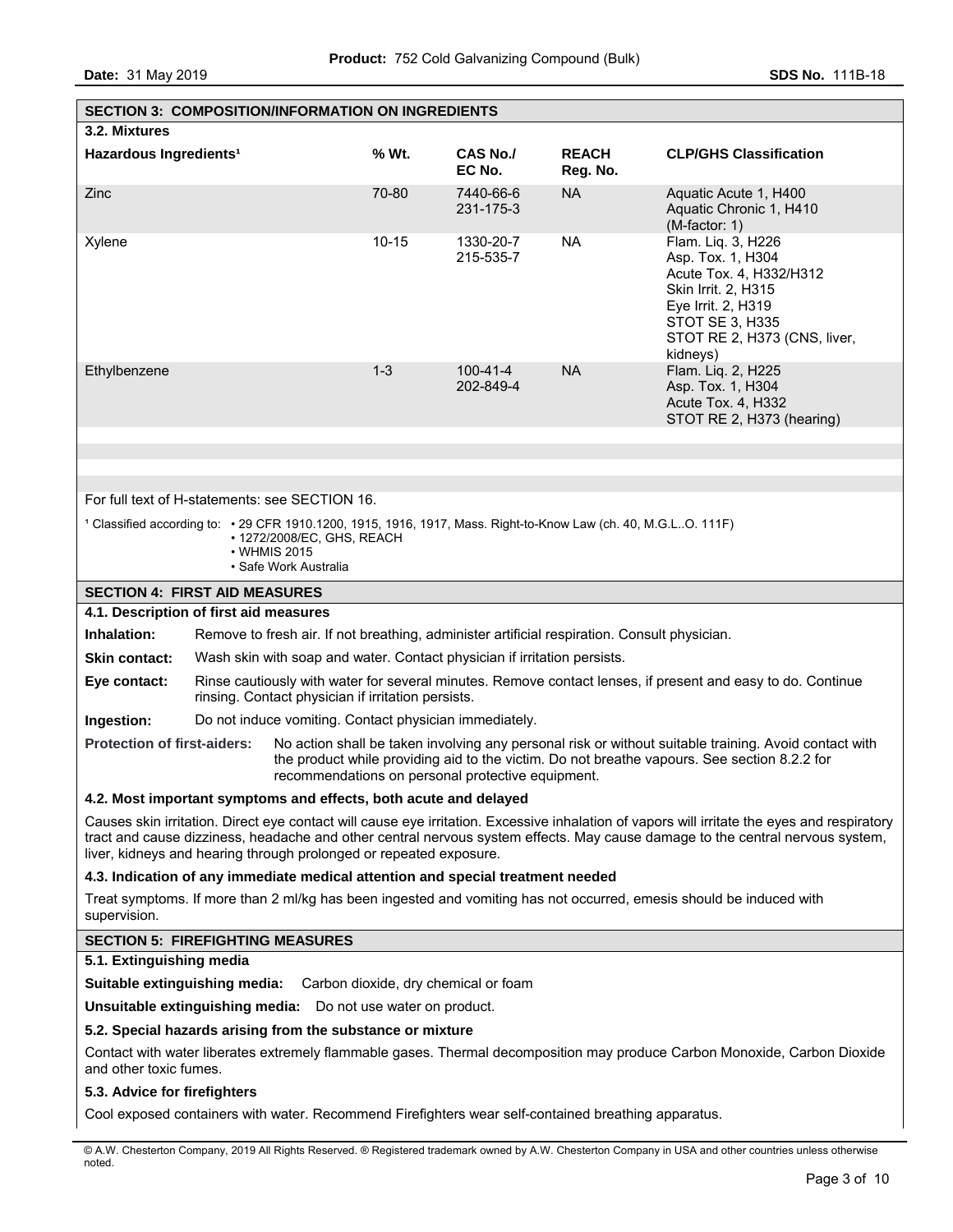## **Flammability Classification:** not determined

**HAZCHEM Emergency Action Code:** 3 Y

# **SECTION 6: ACCIDENTAL RELEASE MEASURES**

# **6.1. Personal precautions, protective equipment and emergency procedures**

Evacuate area. Provide adequate ventilation. Utilize exposure controls and personal protection as specified in Section 8.

## **6.2. Environmental Precautions**

Keep out of sewers, streams and waterways.

# **6.3. Methods and material for containment and cleaning up**

Contain spill to a small area. Keep away from sources of ignition - No smoking. If removal of ignition sources is not possible, then flush material away with water. Pick up with absorbent material (sand, sawdust, clay, etc.) and place in a suitable container for disposal.

## **6.4. Reference to other sections**

Refer to section 13 for disposal advice.

## **SECTION 7: HANDLING AND STORAGE**

# **7.1. Precautions for safe handling**

Use only in well-ventilated areas. Keep container closed when not in use. Ground and bond container and receiving equipment. Utilize exposure controls and personal protection as specified in Section 8.

## **7.2. Conditions for safe storage, including any incompatibilities**

Store in a cool, well-ventilated area. Keep container dry. Keep away from sources of ignition - No smoking.

## **7.3. Specific end use(s)**

No special precautions.

# **SECTION 8: EXPOSURE CONTROLS/PERSONAL PROTECTION**

# **8.1. Control parameters**

## **Occupational exposure limit values**

| Ingredients  | <b>OSHA PEL1</b><br>ppm | mg/m <sup>3</sup> | <b>ACGIH TLV<sup>2</sup></b><br>ppm | mg/m <sup>3</sup>   | UK WEL <sup>3</sup><br>ppm | mg/m <sup>3</sup>        | <b>AUSTRALIA ES<sup>4</sup></b><br>ppm | mg/m <sup>3</sup> |
|--------------|-------------------------|-------------------|-------------------------------------|---------------------|----------------------------|--------------------------|----------------------------------------|-------------------|
| Zinc         | $\qquad \qquad -$       | 15                | (inhal.)<br>(resp.)                 | 10<br>3             | $\overline{\phantom{0}}$   | $\overline{\phantom{0}}$ | $\qquad \qquad$                        | 10                |
| Xylene       | 100                     | 435               | 100<br>STEL:<br>150                 | 434<br>STEL:<br>651 | 50<br>STEL:<br>100         | 220<br>STEL:<br>441      | 80<br>STEL:<br>150                     | 350<br>655        |
| Ethylbenzene | 100                     | 435               | 20                                  | $\qquad \qquad -$   | 100<br>STEL:<br>125        | 441<br>STEL:<br>552      | 100<br>STEL:<br>125                    | 434<br>543        |
|              |                         |                   |                                     |                     |                            |                          |                                        |                   |
|              |                         |                   |                                     |                     |                            | 覞                        |                                        |                   |
|              |                         |                   |                                     |                     |                            |                          |                                        |                   |

<sup>1</sup> United States Occupational Health & Safety Administration permissible exposure limits

² American Conference of Governmental Industrial Hygienists threshold limit values

<sup>3</sup> EH40 Workplace exposure limits, Health & Safety Executive

⁴ Safe Work Australia, Workplace Exposure Standards for Airborne Contaminants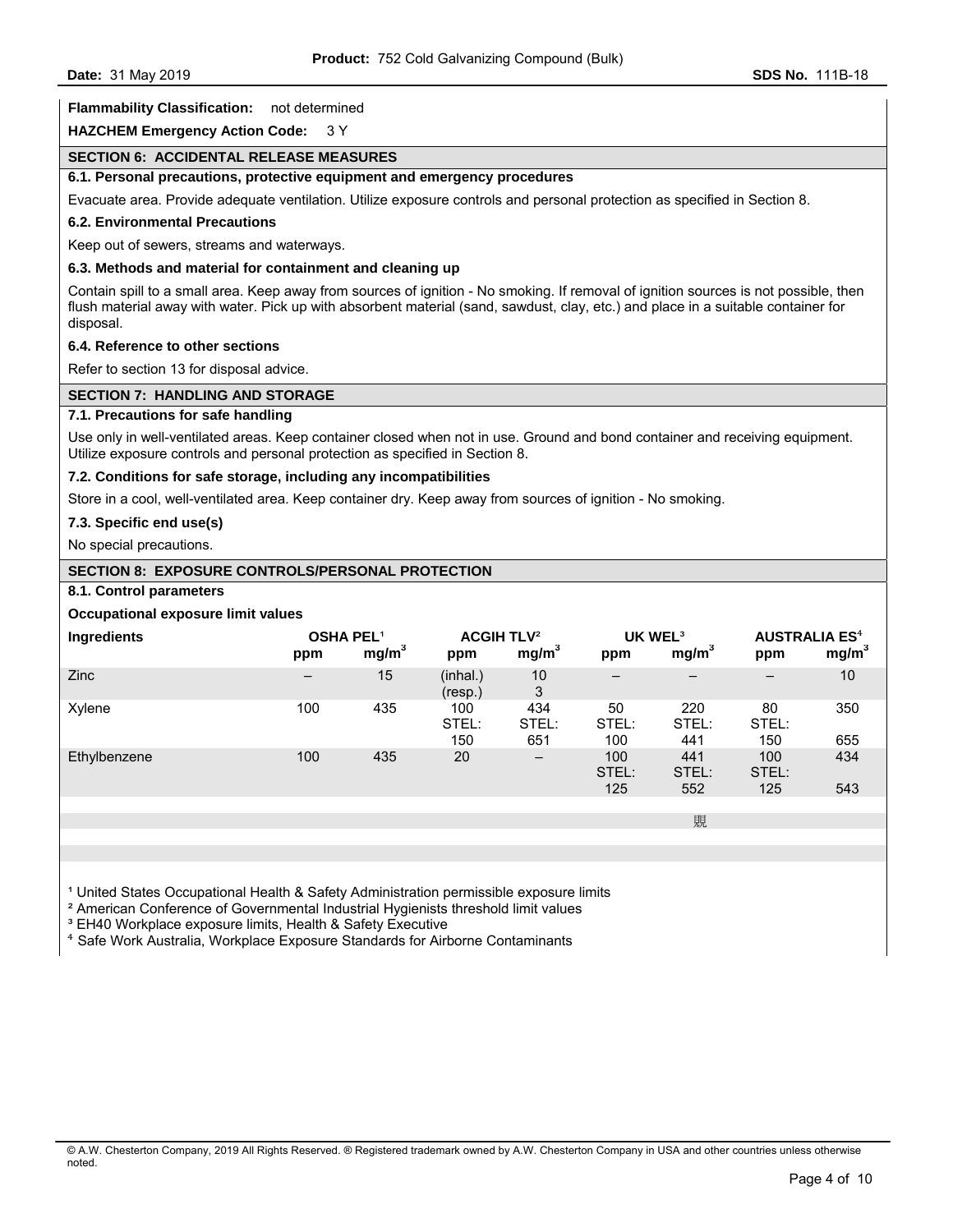# **Biological limit values**

Xylene:

| Control parameter    | Biological | Sampling Time | Limit value                | <b>Basis</b> | <b>Notes</b> |
|----------------------|------------|---------------|----------------------------|--------------|--------------|
|                      | specimen   |               |                            |              |              |
| Methylhippuric acids | Urine      | End of shift  | 1.5 $q/q$<br>creatinine    | <b>ACGIH</b> | -            |
| Methylhippuric acid  | Urine      | End of shift  | 650 mmol/mol<br>creatinine | UK BMGV      | -            |

## Ethylbenzene:

| Control parameter                                | <b>Biological</b><br>specimen | Sampling Time | ∟imit value              | <b>Basis</b> | <b>Notes</b> |
|--------------------------------------------------|-------------------------------|---------------|--------------------------|--------------|--------------|
| Sum of mandelic acid and<br>phenylglyoxylic acid | Jrine                         | End of shift  | $0.15$ g/g<br>creatinine | ACGIH        | Nonspecific  |

# **Derived No Effect Level (DNEL) according to Regulation (EC) No 1907/2006:**

## **Workers Workers**

| Substance Substance | Route of exposure | Potential health effects Potential | <b>DNEL DNEL</b>      |
|---------------------|-------------------|------------------------------------|-----------------------|
|                     | Route of exposure | health effects                     |                       |
| Xvlene              | Inhalation        | Chronic effects, local/Chronic     | 221 mg/m <sup>3</sup> |
|                     |                   | effects, systemic                  |                       |
| Ethvlbenzene        |                   | Chronic effects, systemic          | 77 mg/m <sup>3</sup>  |

# **Predicted No Effect Concentration (PNEC) according to Regulation (EC) No 1907/2006: Predicted No Effect Concentration (PNEC) according to Regulation (EC) No 1907/2006:**

Not available

## **8.2. Exposure controls**

### **8.2.1. Engineering measures**

Provide sufficient explosion-proof ventilation to keep the vapor concentrations below the exposure limits.

### **8.2.2. Individual protection measures**

**Respiratory protection:** Not normally needed. If exposure limits are exceeded, use approved organic vapor respirator (e.g., EN filter type A/P). Use self-contained breathing apparatus for entry into confined space, for other poorly ventilated areas and for large spill clean-up sites.

**Protective gloves:** Chemical resistant gloves (e.g. Viton\*, neoprene, nitrile). \*DuPont's registered trademark.

Xylene, Ethylbenzene:

| Contact type | Glove material | Laver thickness  | Breakthrough time*                                  |
|--------------|----------------|------------------|-----------------------------------------------------|
| Full         | Viton          | $0.7$ mm         | $>480$ min.                                         |
| Splash       | Nitrile rubber | $0.4 \text{ mm}$ | Ethylbenzene: $> 10$ min.<br>$X$ ylene: $>$ 30 min. |

\*Determined according to EN374 standard.

**Eye and face protection:** Safety goggles.

**Other: Impervious clothing as necessary for repetitive, prolonged skin contact.** 

### **8.2.3. Environmental exposure controls**

Refer to sections 6 and 12.

<sup>©</sup> A.W. Chesterton Company, 2019 All Rights Reserved. ® Registered trademark owned by A.W. Chesterton Company in USA and other countries unless otherwise noted.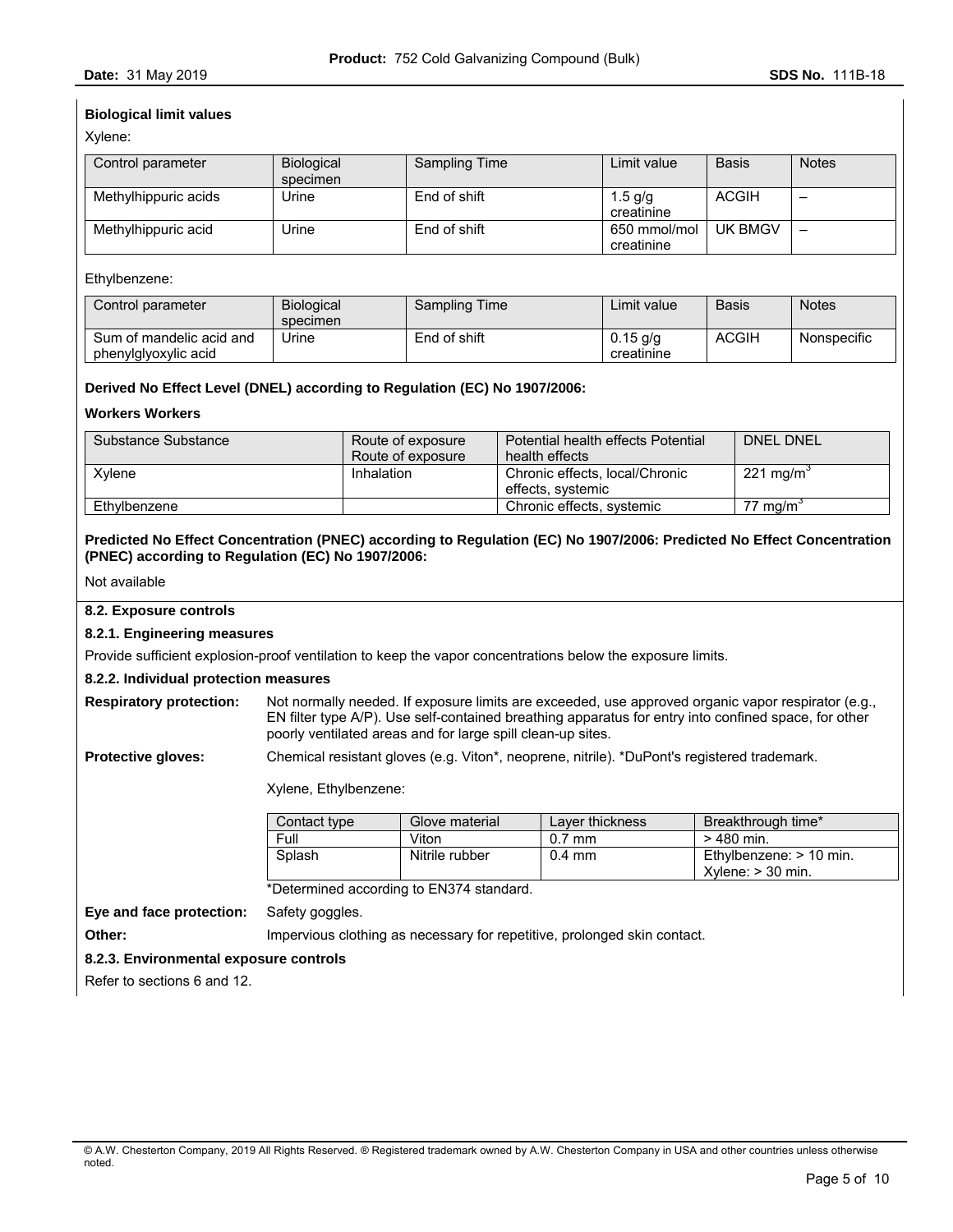**Date: 31 May 2019 SDS No. 111B-18** 

| <b>SECTION 9: PHYSICAL AND CHEMICAL PROPERTIES</b>                                                                                                                                                                                                                                                                                                                                                  |                                                                                                                                                                                                                |                                                                                                                                                                                                                                                                                                    |                                                                                                                                                              |  |  |
|-----------------------------------------------------------------------------------------------------------------------------------------------------------------------------------------------------------------------------------------------------------------------------------------------------------------------------------------------------------------------------------------------------|----------------------------------------------------------------------------------------------------------------------------------------------------------------------------------------------------------------|----------------------------------------------------------------------------------------------------------------------------------------------------------------------------------------------------------------------------------------------------------------------------------------------------|--------------------------------------------------------------------------------------------------------------------------------------------------------------|--|--|
|                                                                                                                                                                                                                                                                                                                                                                                                     | 9.1. Information on basic physical and chemical properties                                                                                                                                                     |                                                                                                                                                                                                                                                                                                    |                                                                                                                                                              |  |  |
| <b>Physical state</b><br><b>Colour</b><br>Initial boiling point<br><b>Melting point</b><br>% Volatile (by volume)<br><b>Flash point</b><br><b>Method</b><br><b>Viscosity</b><br><b>Autoignition temperature</b><br><b>Decomposition temperature</b><br><b>Upper/lower flammability</b><br>or explosive limits<br>Flammability (solid, gas)<br><b>Explosive properties</b><br>9.2. Other information | viscous liquid<br>gray<br>99°C (210°F)<br>not determined<br>48.1<br>26°C (78°F)<br>PM Closed Cup<br>3800-4800 cps<br>not determined<br>not determined<br>0.7 LEL; 22.7 UEL<br>not applicable<br>not determined | <b>Odour</b><br><b>Odour threshold</b><br>Vapour pressure @ 20°C<br>% Aromatics by weight<br>рH<br><b>Relative density</b><br>Weight per volume<br><b>Coefficient (water/oil)</b><br>Vapour density (air=1)<br>Rate of evaporation (ether=1)<br>Solubility in water<br><b>Oxidising properties</b> | solvent odor<br>not determined<br>not determined<br>14.2%<br>not applicable<br>2.88 kg/l<br>24 lbs/gal.<br><1<br>>1<br>$<$ 1<br>negligible<br>not determined |  |  |
|                                                                                                                                                                                                                                                                                                                                                                                                     |                                                                                                                                                                                                                |                                                                                                                                                                                                                                                                                                    |                                                                                                                                                              |  |  |
| None                                                                                                                                                                                                                                                                                                                                                                                                |                                                                                                                                                                                                                |                                                                                                                                                                                                                                                                                                    |                                                                                                                                                              |  |  |
| <b>SECTION 10: STABILITY AND REACTIVITY</b><br>10.1. Reactivity                                                                                                                                                                                                                                                                                                                                     |                                                                                                                                                                                                                |                                                                                                                                                                                                                                                                                                    |                                                                                                                                                              |  |  |
| Refer to sections 10.3 and 10.5.                                                                                                                                                                                                                                                                                                                                                                    |                                                                                                                                                                                                                |                                                                                                                                                                                                                                                                                                    |                                                                                                                                                              |  |  |
| 10.2. Chemical stability                                                                                                                                                                                                                                                                                                                                                                            |                                                                                                                                                                                                                |                                                                                                                                                                                                                                                                                                    |                                                                                                                                                              |  |  |
| Stable                                                                                                                                                                                                                                                                                                                                                                                              |                                                                                                                                                                                                                |                                                                                                                                                                                                                                                                                                    |                                                                                                                                                              |  |  |
| 10.3. Possibility of hazardous reactions                                                                                                                                                                                                                                                                                                                                                            |                                                                                                                                                                                                                |                                                                                                                                                                                                                                                                                                    |                                                                                                                                                              |  |  |
|                                                                                                                                                                                                                                                                                                                                                                                                     | No dangerous reactions known under conditions of normal use.                                                                                                                                                   |                                                                                                                                                                                                                                                                                                    |                                                                                                                                                              |  |  |
| 10.4. Conditions to avoid                                                                                                                                                                                                                                                                                                                                                                           |                                                                                                                                                                                                                |                                                                                                                                                                                                                                                                                                    |                                                                                                                                                              |  |  |
| Open flames, heat, sparks and red hot surfaces.                                                                                                                                                                                                                                                                                                                                                     |                                                                                                                                                                                                                |                                                                                                                                                                                                                                                                                                    |                                                                                                                                                              |  |  |
| 10.5. Incompatible materials                                                                                                                                                                                                                                                                                                                                                                        |                                                                                                                                                                                                                |                                                                                                                                                                                                                                                                                                    |                                                                                                                                                              |  |  |
|                                                                                                                                                                                                                                                                                                                                                                                                     | Alkaline metals and Strong oxidizers like liquid Chlorine and concentrated Oxygen.                                                                                                                             |                                                                                                                                                                                                                                                                                                    |                                                                                                                                                              |  |  |
| 10.6. Hazardous decomposition products                                                                                                                                                                                                                                                                                                                                                              |                                                                                                                                                                                                                |                                                                                                                                                                                                                                                                                                    |                                                                                                                                                              |  |  |
|                                                                                                                                                                                                                                                                                                                                                                                                     | Thermal decomposition may produce Carbon Monoxide, Carbon Dioxide and other toxic fumes.                                                                                                                       |                                                                                                                                                                                                                                                                                                    |                                                                                                                                                              |  |  |
| <b>SECTION 11: TOXICOLOGICAL INFORMATION</b>                                                                                                                                                                                                                                                                                                                                                        |                                                                                                                                                                                                                |                                                                                                                                                                                                                                                                                                    |                                                                                                                                                              |  |  |
| 11.1. Information on toxicological effects                                                                                                                                                                                                                                                                                                                                                          |                                                                                                                                                                                                                |                                                                                                                                                                                                                                                                                                    |                                                                                                                                                              |  |  |
| <b>Primary route of exposure</b><br>under normal use:<br>Acute toxicity -                                                                                                                                                                                                                                                                                                                           | may be aggravated by exposure.                                                                                                                                                                                 | Inhalation, skin and eye contact. Personnel with pre-existing eye, skin and respiratory disorders                                                                                                                                                                                                  |                                                                                                                                                              |  |  |
| Oral:                                                                                                                                                                                                                                                                                                                                                                                               | Based on available data on components, the classification criteria are not met. ATE-mix: 20,636<br>mg/kg.                                                                                                      |                                                                                                                                                                                                                                                                                                    |                                                                                                                                                              |  |  |
|                                                                                                                                                                                                                                                                                                                                                                                                     | Substance                                                                                                                                                                                                      | <b>Test</b>                                                                                                                                                                                                                                                                                        | Result                                                                                                                                                       |  |  |
|                                                                                                                                                                                                                                                                                                                                                                                                     | Zinc                                                                                                                                                                                                           | LD50 oral rat                                                                                                                                                                                                                                                                                      | > 2000 mg/kg                                                                                                                                                 |  |  |
|                                                                                                                                                                                                                                                                                                                                                                                                     | Xylene                                                                                                                                                                                                         | LD50, rat<br>LD50, rat                                                                                                                                                                                                                                                                             | 2840 mg/kg<br>3500 mg/kg                                                                                                                                     |  |  |
| Dermal:                                                                                                                                                                                                                                                                                                                                                                                             | Ethylbenzene<br>mg/kg.                                                                                                                                                                                         | Based on available data on components, the classification criteria are not met. ATE-mix: 9,259                                                                                                                                                                                                     |                                                                                                                                                              |  |  |
|                                                                                                                                                                                                                                                                                                                                                                                                     | Substance                                                                                                                                                                                                      | <b>Test</b>                                                                                                                                                                                                                                                                                        | Result                                                                                                                                                       |  |  |
|                                                                                                                                                                                                                                                                                                                                                                                                     | Xylene                                                                                                                                                                                                         | LC50, rabbit                                                                                                                                                                                                                                                                                       | > 4350 mg/kg                                                                                                                                                 |  |  |
|                                                                                                                                                                                                                                                                                                                                                                                                     | Xylene                                                                                                                                                                                                         | cATpE                                                                                                                                                                                                                                                                                              | 1100 mg/kg                                                                                                                                                   |  |  |
|                                                                                                                                                                                                                                                                                                                                                                                                     | Ethylbenzene                                                                                                                                                                                                   | LC50, rabbit                                                                                                                                                                                                                                                                                       | 15,354 mg/kg                                                                                                                                                 |  |  |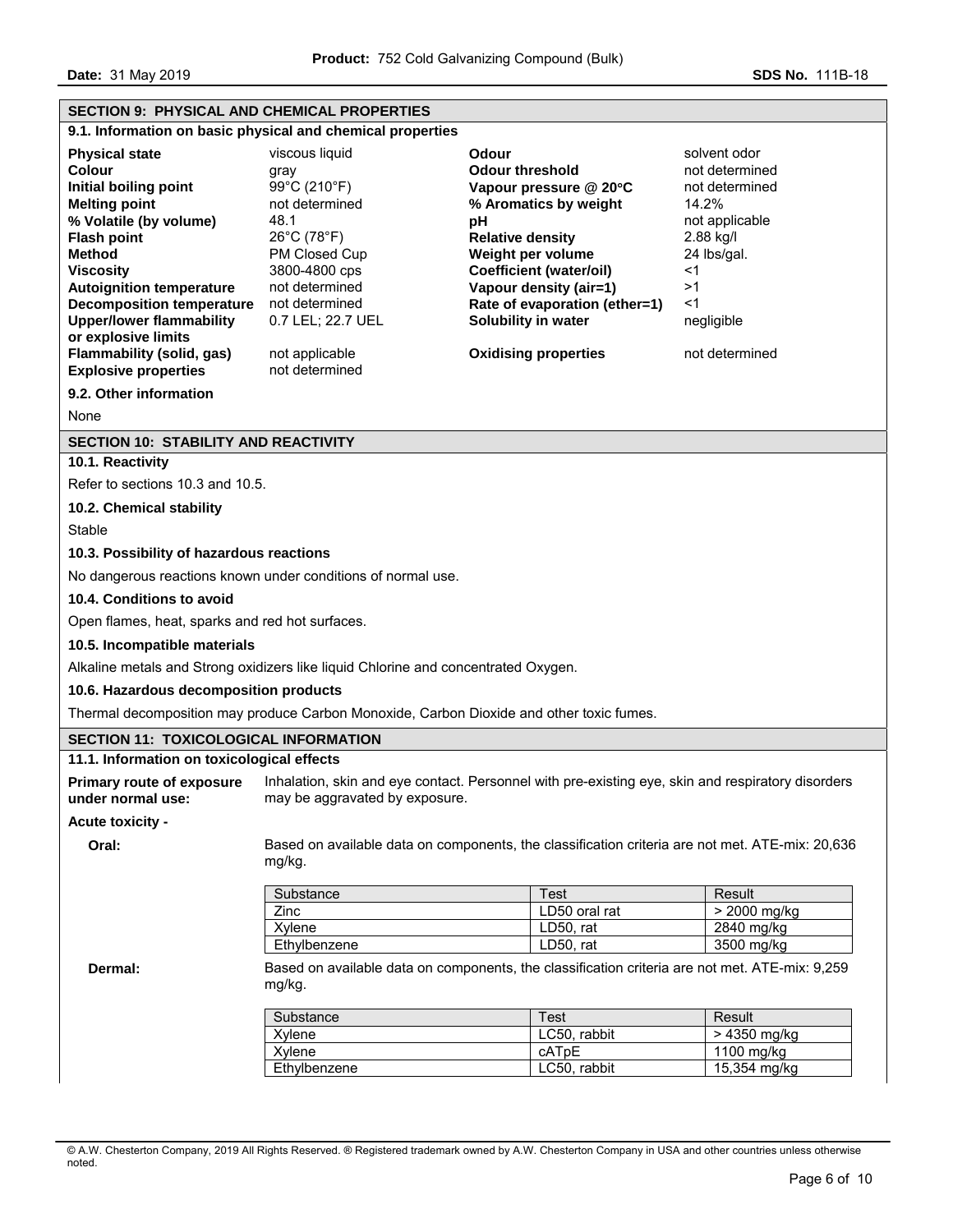| Inhalation:                                  | Based on available data on components, the classification criteria are not met. ATE-mix: 82.31<br>mg/l (vapor). Excessive inhalation of vapors will irritate the eyes and respiratory tract and cause<br>dizziness, headache and other central nervous system effects. |                      |                 |
|----------------------------------------------|------------------------------------------------------------------------------------------------------------------------------------------------------------------------------------------------------------------------------------------------------------------------|----------------------|-----------------|
|                                              | Substance                                                                                                                                                                                                                                                              | <b>Test</b>          | Result          |
|                                              | Xylene                                                                                                                                                                                                                                                                 | LC50 inhalation, rat | 5000 ppm, 4 h   |
|                                              | Xylene                                                                                                                                                                                                                                                                 | LCLo, human          | 10,000 ppm, 6 h |
|                                              | Xylene                                                                                                                                                                                                                                                                 | cATpE                | 11 $mq/l$       |
|                                              | Ethylbenzene                                                                                                                                                                                                                                                           | LC50 inhalation, rat | 17.2 mg/l, 4 h  |
| <b>Skin corrosion/irritation:</b>            | Causes skin irritation.                                                                                                                                                                                                                                                |                      |                 |
| Serious eye damage/<br>irritation:           | Direct eye contact will cause eye irritation.                                                                                                                                                                                                                          |                      |                 |
| <b>Respiratory or skin</b><br>sensitisation: | Based on available data on components, the classification criteria are not met.                                                                                                                                                                                        |                      |                 |
| Germ cell mutagenicity:                      | Based on available data on components, the classification criteria are not met.                                                                                                                                                                                        |                      |                 |
| Carcinogenicity:                             | The International Agency for Research on Cancer (IARC) has designated Ethylbenzene as<br>possibly carcinogenic to humans (group 2B).                                                                                                                                   |                      |                 |
| <b>Reproductive toxicity:</b>                | Based on available data on components, the classification criteria are not met.                                                                                                                                                                                        |                      |                 |
| STOT - single exposure:                      | Not expected to cause toxicity.                                                                                                                                                                                                                                        |                      |                 |
| STOT - repeated exposure:                    | Reports have associated repeated or prolonged occupational overexposure to all solvents with<br>permanent brain and nervous system damage. Lab animals exposed to Xylene vapor showed<br>embryo/fetotoxic, hearing loss and liver and kidney effects.                  |                      |                 |
| <b>Aspiration hazard:</b>                    | Based on available data, the classification criteria are not met.                                                                                                                                                                                                      |                      |                 |
| <b>Other information:</b>                    | None known                                                                                                                                                                                                                                                             |                      |                 |

#### **SECTION 12: ECOLOGICAL INFORMATION**

Ecotoxicological data have not been determined specifically for this product. The information given below is based on a knowledge of the components and the ecotoxicology of similar substances.

### **12.1. Toxicity**

Very toxic to aquatic organisms, may cause long-term adverse effects in the aquatic environment.

## **12.2. Persistence and degradability**

Solvents: degradation is expected in the atmospheric environment within days to weeks; biodegradable

### **12.3. Bioaccumulative potential**

Xylene and Ethylbenzene have a low potential for bioconcentration in aquatic organisms, based on experimental BCF values. The bioaccumulation of Zinc may be important in aquatic environments.

### **12.4. Mobility in soil**

Liquid. Insoluble in water. In determining environmental mobility, consider the product's physical and chemical properties (see Section 9). Solvents (Xylene, Ethylbenzene): will rapidly evaporate to the air if released into the environment; expected to have moderate to high mobility in soils. Zinc: expected to exhibit low mobility in soil.

## **12.5. Results of PBT and vPvB assessment**

Not available

# **12.6. Other adverse effects**

None known

### **SECTION 13: DISPOSAL CONSIDERATIONS**

## **13.1. Waste treatment methods**

Incinerate absorbed material with a properly licensed facility. Unused product is amenable to incineration or fuels blending. Check local, state and national/federal regulations and comply with the most stringent requirement. This product is classified as a hazardous waste according to 2008/98/EC.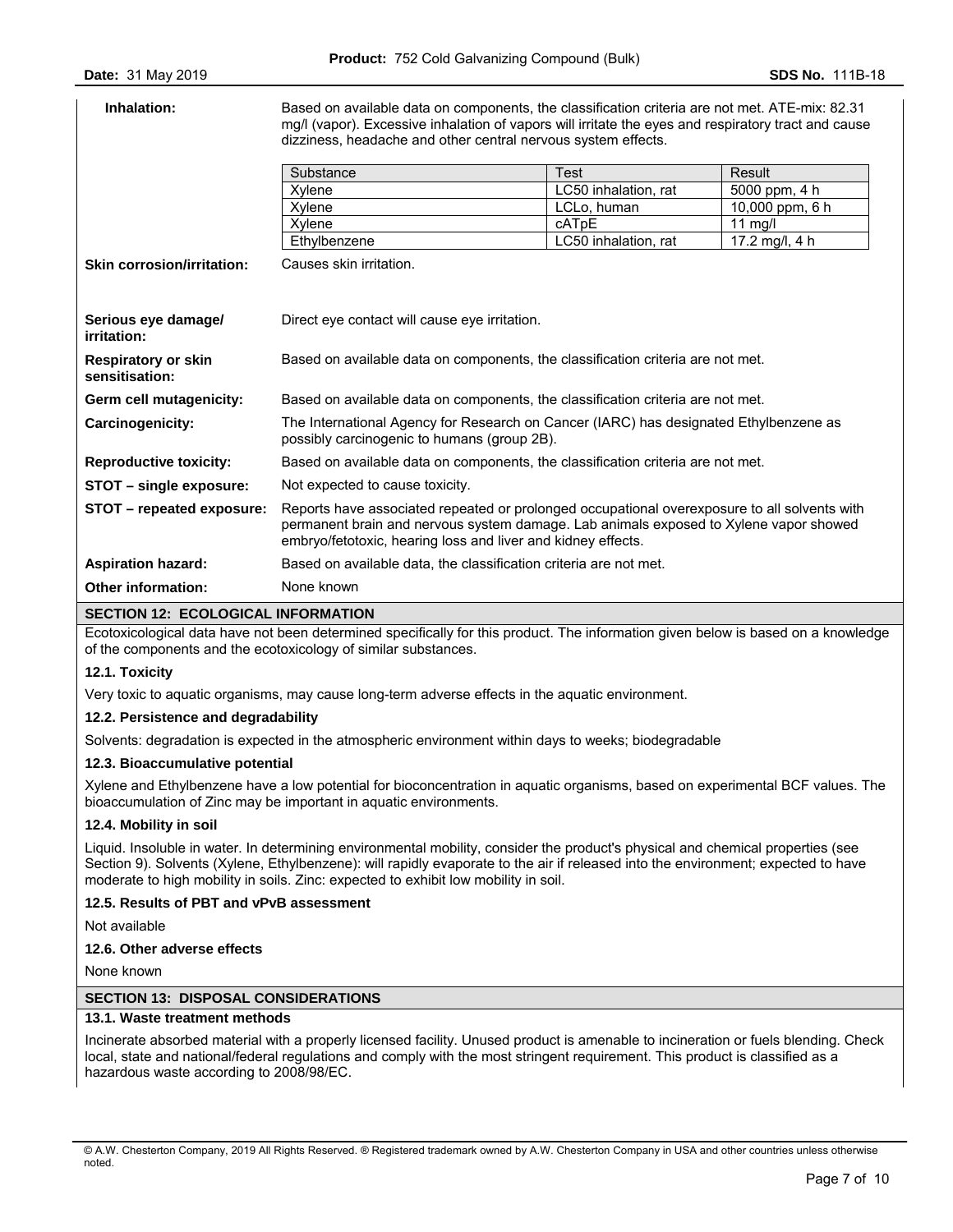| <b>SECTION 14: TRANSPORT INFORMATION</b>                                                               |                                                               |                                                                                                                                |  |  |  |
|--------------------------------------------------------------------------------------------------------|---------------------------------------------------------------|--------------------------------------------------------------------------------------------------------------------------------|--|--|--|
| 14.1. UN number                                                                                        |                                                               |                                                                                                                                |  |  |  |
| ADG/ADR/RID/ADN/IMDG/ICAO:                                                                             | UN1263                                                        |                                                                                                                                |  |  |  |
| TDG:                                                                                                   | UN1263                                                        |                                                                                                                                |  |  |  |
| US DOT:                                                                                                | UN1263                                                        |                                                                                                                                |  |  |  |
| 14.2. UN proper shipping name                                                                          |                                                               |                                                                                                                                |  |  |  |
| ADG/ADR/RID/ADN/IMDG/ICAO:                                                                             | <b>PAINT</b><br><b>PAINT</b>                                  |                                                                                                                                |  |  |  |
| TDG:<br>US DOT:                                                                                        | <b>PAINT</b>                                                  |                                                                                                                                |  |  |  |
|                                                                                                        |                                                               |                                                                                                                                |  |  |  |
| 14.3. Transport hazard class(es)                                                                       |                                                               |                                                                                                                                |  |  |  |
| ADG/ADR/RID/ADN/IMDG/ICAO:<br>TDG:                                                                     | 3<br>3                                                        |                                                                                                                                |  |  |  |
| US DOT:                                                                                                | 3                                                             |                                                                                                                                |  |  |  |
| 14.4. Packing group                                                                                    |                                                               |                                                                                                                                |  |  |  |
| ADG/ADR/RID/ADN/IMDG/ICAO:                                                                             | Ш                                                             |                                                                                                                                |  |  |  |
| TDG:                                                                                                   | Ш                                                             |                                                                                                                                |  |  |  |
| <b>US DOT:</b>                                                                                         | Ш                                                             |                                                                                                                                |  |  |  |
| 14.5. Environmental hazards                                                                            |                                                               |                                                                                                                                |  |  |  |
| <b>MARINE POLLUTANT</b>                                                                                |                                                               |                                                                                                                                |  |  |  |
| 14.6. Special precautions for user                                                                     |                                                               |                                                                                                                                |  |  |  |
| NO SPECIAL PRECAUTIONS FOR USER                                                                        |                                                               |                                                                                                                                |  |  |  |
| 14.7. Transport in bulk according to Annex II of MARPOL73/78 and the IBC Code                          |                                                               |                                                                                                                                |  |  |  |
| <b>NOT APPLICABLE</b>                                                                                  |                                                               |                                                                                                                                |  |  |  |
| 14.8. Other information                                                                                |                                                               |                                                                                                                                |  |  |  |
| US DOT: ERG NO.127                                                                                     |                                                               |                                                                                                                                |  |  |  |
|                                                                                                        |                                                               | May be shipped as Limited Quantities in packaging having a rated capacity gross weight of 66 lb. or less and in inner packages |  |  |  |
| not over 5 Liters (49 CFR 173.150(b,3)).                                                               |                                                               |                                                                                                                                |  |  |  |
| IMDG: EmS. F-E, S-E                                                                                    |                                                               |                                                                                                                                |  |  |  |
| ADR: Classification code F1, Tunnel restriction code (D/E)                                             |                                                               |                                                                                                                                |  |  |  |
| ADG HAZCHEM CODE: •3Y HIN: 30                                                                          |                                                               |                                                                                                                                |  |  |  |
| <b>SECTION 15: REGULATORY INFORMATION</b>                                                              |                                                               |                                                                                                                                |  |  |  |
| 15.1. Safety, health and environmental regulations/legislation specific for the substance or mixture   |                                                               |                                                                                                                                |  |  |  |
| 15.1.1. EU regulations                                                                                 |                                                               |                                                                                                                                |  |  |  |
| <b>Authorisations under Title VII:</b><br>Not applicable                                               |                                                               |                                                                                                                                |  |  |  |
| <b>Restrictions under Title VIII: None</b>                                                             |                                                               |                                                                                                                                |  |  |  |
| <b>Other EU regulations:</b>                                                                           | Directive 94/33/EC on the protection of young people at work. |                                                                                                                                |  |  |  |
|                                                                                                        |                                                               | Directive 2012/18/EU on the control of major-accident hazards involving dangerous substances (hazard                           |  |  |  |
| category P5, Flammable Liquids).                                                                       |                                                               |                                                                                                                                |  |  |  |
| 15.1.2. National regulations                                                                           |                                                               |                                                                                                                                |  |  |  |
| <b>US EPA SARA TITLE III</b>                                                                           |                                                               |                                                                                                                                |  |  |  |
| 312 Hazards:                                                                                           | 313 Chemicals:                                                |                                                                                                                                |  |  |  |
|                                                                                                        |                                                               |                                                                                                                                |  |  |  |
| Flammable liquid                                                                                       | Zinc                                                          | 70-80%<br>7440-66-6<br>1330-20-7<br>10-15%                                                                                     |  |  |  |
| Skin irritation                                                                                        | Xylene                                                        | $1 - 3%$                                                                                                                       |  |  |  |
| Specific target organ toxicity - repeated exposure<br>100-41-4<br>Ethylbenzene                         |                                                               |                                                                                                                                |  |  |  |
| Other national regulations: National implementation of the EC Directive referred to in section 15.1.1. |                                                               |                                                                                                                                |  |  |  |
| 15.2. Chemical safety assessment                                                                       |                                                               |                                                                                                                                |  |  |  |
| No Chemical Safety Assessment has been carried out for this substance/mixture by the supplier.         |                                                               |                                                                                                                                |  |  |  |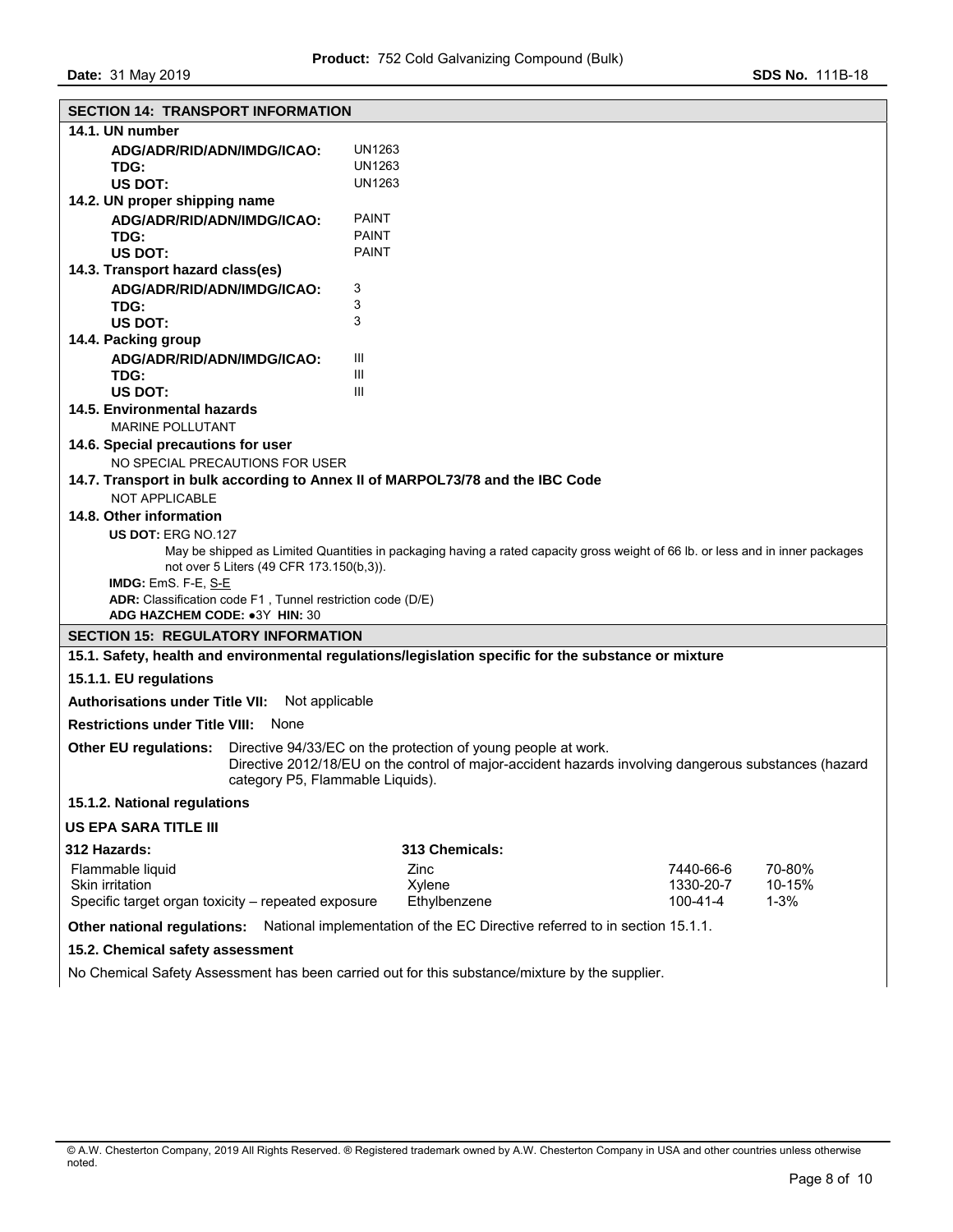| <b>SECTION 16: OTHER INFORMATION</b>                                                                           |                                                                                                       |                                                                                                                        |  |  |
|----------------------------------------------------------------------------------------------------------------|-------------------------------------------------------------------------------------------------------|------------------------------------------------------------------------------------------------------------------------|--|--|
| <b>Abbreviations</b>                                                                                           |                                                                                                       | ADG: Australian Dangerous Goods Code                                                                                   |  |  |
| and acronyms:                                                                                                  |                                                                                                       | ADN: European Agreement concerning the International Carriage of Dangerous Goods by Inland Waterways                   |  |  |
|                                                                                                                |                                                                                                       | ADR: European Agreement concerning the International Carriage of Dangerous Goods by Road                               |  |  |
|                                                                                                                |                                                                                                       | <b>ATE: Acute Toxicity Estimate</b>                                                                                    |  |  |
|                                                                                                                | <b>BCF: Bioconcentration Factor</b>                                                                   |                                                                                                                        |  |  |
|                                                                                                                | cATpE: Converted Acute Toxicity point Estimate                                                        |                                                                                                                        |  |  |
|                                                                                                                | CLP: Classification Labelling Packaging Regulation (1272/2008/EC)                                     |                                                                                                                        |  |  |
|                                                                                                                | ES: Exposure Standard                                                                                 |                                                                                                                        |  |  |
|                                                                                                                |                                                                                                       | GHS: Globally Harmonized System                                                                                        |  |  |
|                                                                                                                |                                                                                                       | ICAO: International Civil Aviation Organization                                                                        |  |  |
|                                                                                                                |                                                                                                       | IMDG: International Maritime Dangerous Goods                                                                           |  |  |
|                                                                                                                |                                                                                                       | LC50: Lethal Concentration to 50 % of a test population                                                                |  |  |
|                                                                                                                | LD50: Lethal Dose to 50% of a test population                                                         |                                                                                                                        |  |  |
|                                                                                                                | LOEL: Lowest Observed Effect Level                                                                    |                                                                                                                        |  |  |
| N/A: Not Applicable<br>NA: Not Available                                                                       |                                                                                                       |                                                                                                                        |  |  |
| NOEC: No Observed Effect Concentration                                                                         |                                                                                                       |                                                                                                                        |  |  |
| NOEL: No Observed Effect Level                                                                                 |                                                                                                       |                                                                                                                        |  |  |
| OECD: Organization for Economic Co-operation and Development                                                   |                                                                                                       |                                                                                                                        |  |  |
| PBT: Persistent, Bioaccumulative and Toxic substance                                                           |                                                                                                       |                                                                                                                        |  |  |
| (Q)SAR: Quantitative Structure-Activity Relationship                                                           |                                                                                                       |                                                                                                                        |  |  |
|                                                                                                                | REACH: Registration, Evaluation, Authorisation and Restriction of Chemicals Regulation (1907/2006/EC) |                                                                                                                        |  |  |
|                                                                                                                |                                                                                                       | REL: Recommended Exposure Limit                                                                                        |  |  |
|                                                                                                                |                                                                                                       | RID: Regulations concerning the International Carriage of Dangerous Goods by Rail                                      |  |  |
|                                                                                                                | SDS: Safety Data Sheet                                                                                |                                                                                                                        |  |  |
|                                                                                                                | STEL: Short Term Exposure Limit                                                                       |                                                                                                                        |  |  |
|                                                                                                                | STOT RE: Specific Target Organ Toxicity, Repeated Exposure                                            |                                                                                                                        |  |  |
|                                                                                                                | STOT SE: Specific Target Organ Toxicity, Single Exposure                                              |                                                                                                                        |  |  |
| TDG: Transportation of Dangerous Goods (Canada)                                                                |                                                                                                       |                                                                                                                        |  |  |
| TWA: Time Weighted Average                                                                                     |                                                                                                       |                                                                                                                        |  |  |
| US DOT: United States Department of Transportation<br>vPvB: very Persistent and very Bioaccumulative substance |                                                                                                       |                                                                                                                        |  |  |
|                                                                                                                |                                                                                                       | WEL: Workplace Exposure Limit                                                                                          |  |  |
|                                                                                                                |                                                                                                       | WHMIS: Workplace Hazardous Materials Information System                                                                |  |  |
|                                                                                                                |                                                                                                       | Other abbreviations and acronyms can be looked up at www.wikipedia.org.                                                |  |  |
|                                                                                                                |                                                                                                       |                                                                                                                        |  |  |
| Key literature references                                                                                      |                                                                                                       | Commission des normes, de l'équité, de la santé et de la sécurité du travail (CNESST)                                  |  |  |
| and sources for data:                                                                                          |                                                                                                       | Chemical Classification and Information Database (CCID)<br>European Chemicals Agency (ECHA) - Information on Chemicals |  |  |
|                                                                                                                |                                                                                                       | Hazardous Chemical Information System (HCIS)                                                                           |  |  |
|                                                                                                                |                                                                                                       | National Institute of Technology and Evaluation (NITE)                                                                 |  |  |
|                                                                                                                |                                                                                                       | Swedish Chemicals Agency (KEMI)                                                                                        |  |  |
|                                                                                                                |                                                                                                       | U.S. National Library of Medicine Toxicology Data Network (TOXNET)                                                     |  |  |
|                                                                                                                |                                                                                                       |                                                                                                                        |  |  |
| Procedure used to derive the classification for mixtures according to Regulation (EC) No 1272/2008 [CLP]:      |                                                                                                       |                                                                                                                        |  |  |
| <b>Classification</b>                                                                                          |                                                                                                       | <b>Classification procedure</b>                                                                                        |  |  |
| Flam. Liq. 3, H226                                                                                             |                                                                                                       | On basis of test data                                                                                                  |  |  |
| Skin Irrit. 2, H315                                                                                            |                                                                                                       | Calculation method                                                                                                     |  |  |
| STOT RE 2, H373                                                                                                |                                                                                                       | Calculation method                                                                                                     |  |  |
| Aquatic Acute 1, H400                                                                                          |                                                                                                       | Calculation method                                                                                                     |  |  |
| Aquatic Chronic 1, H410                                                                                        |                                                                                                       | Calculation method                                                                                                     |  |  |

| <b>Relevant H-statements:</b> | H225: Highly flammable liquid and vapour.<br>H226: Flammable liquid and vapour.<br>H304: May be fatal if swallowed and enters airways.<br>H312: Harmful in contact with skin.<br>H315: Causes skin irritation.<br>H319 : Causes serious eye irritation.<br>H332: Harmful if inhaled.<br>H335: May cause respiratory irritation.<br>H373: May cause damage to organs through prolonged or repeated exposure.<br>H400: Very toxic to aquatic life. |
|-------------------------------|--------------------------------------------------------------------------------------------------------------------------------------------------------------------------------------------------------------------------------------------------------------------------------------------------------------------------------------------------------------------------------------------------------------------------------------------------|
|                               | H410: Very toxic to aguatic life with long lasting effects.                                                                                                                                                                                                                                                                                                                                                                                      |